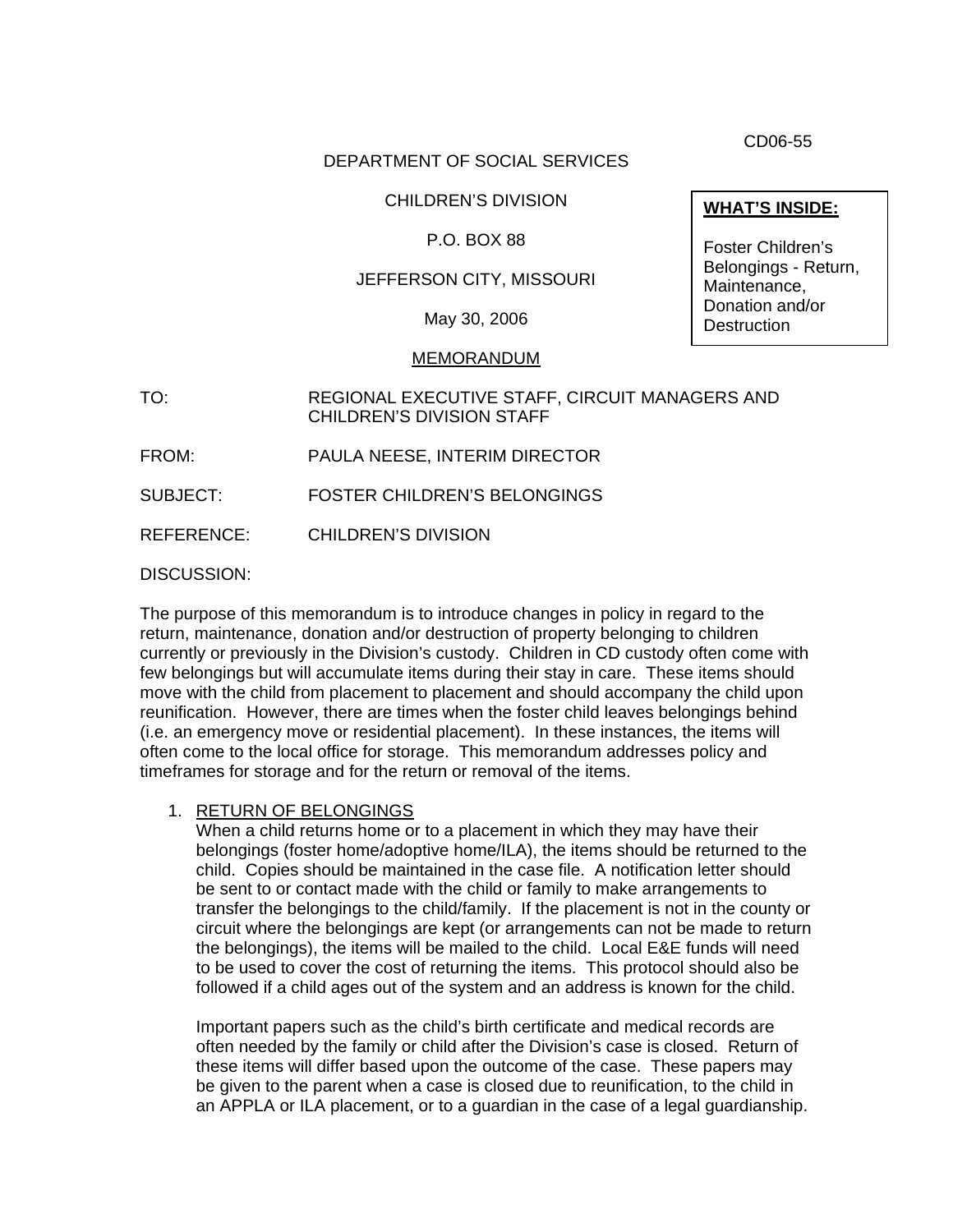Copies of these papers must be kept in the case file. These papers may not be given out if the case is closed due to the parents' rights being terminated and the child is adopted.

# 2. MAINTENANCE **/** DONATION **/** DESTRUCTION OF BELONGINGS

Any important legal documents or papers (i.e. birth certificate, medical papers, etc.) should be kept in the child's case record in a separate section or envelope. Toys and clothing should be inspected for safety and usability. If they are safe and useable, clothing and toys may be donated to local charities, foster parent associations, or local resources; utilized in local office visiting rooms, or kept as a resource for foster parents and emergency placements. Those items deemed unsafe or not usable should be disposed of. Any concern with normal disposal of items should be addressed by the local office management and a plan for disposal should be developed.

Any items which do not fall under the category of clothing, toys or legal papers should be kept, donated or destroyed at the discretion of the local management staff. Any question as to what to do with a particular item can be directed to the Regional Office staff.

All belongings may be donated or destroyed, as outlined, if Division staff are unable to make contact with the child or family within 6 months of the child leaving custody.

# **NECESSARY ACTION:**

- 1. Review this memorandum with all Children's Division staff.
- *2.* Review revised Child Welfare Manual chapters as indicated below.
- 3. Any questions regarding this e-mail should be sent through normal supervisory channels.

## **PDS CONTACT:**

Stefanie Wickers 573-751-1354 [Stefanie.D.Wickers@dss.mo.gov](mailto:Stefanie.D.Wickers@dss.mo.gov) **PROGRAM MANAGER:**  Cindy Wilkinson 573-751-3171 [Cindy.R.Wilkinson@dss.mo.gov](mailto:Cindy.R.Wilkinson@dss.mo.gov)

# *CHILD WELFARE MANUAL* **REVISIONS:**

[Section 4 Chapter 5](http://www.dss.mo.gov/cd/info/cwmanual/section4/ch5/sec4ch5index.htm) [Section 4 Chapter 5 Attachment D \(new\)](http://www.dss.mo.gov/cd/info/cwmanual/section4/ch5/sec4ch5attachd.htm) [Table of Contents](http://www.dss.mo.gov/cd/info/cwmanual/index.htm)

## **FORMS AND INSTRUCTIONS:**

List or put N/A if not applicable.

## **REFERENCE DOCUMENTS and RESOURCES:**  N/A

# **RELATED STATUTE:**

N/A